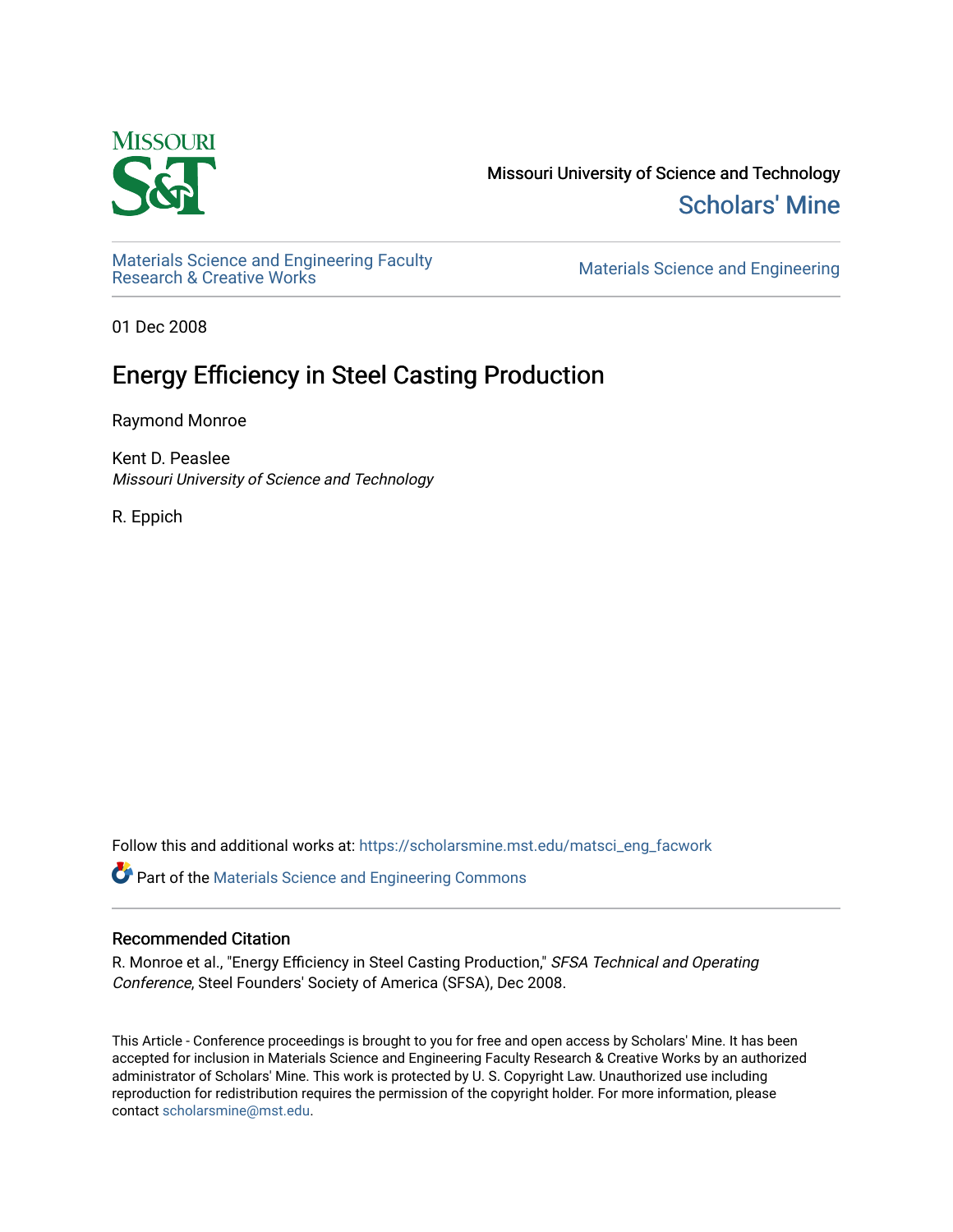## **Energy Efficiency in Steel Casting Production**

(energy\$/lb) R. Monroe (SFSA), K. Peaslee (MS&T), and R. Eppich (Eppich Technologies)

Introduction-

Energy costs have been low and stable for most of the past two decades. In the past 5 years, energy prices have become volatile and have increased dramatically. While still a relatively small portion of the cost of steel casting production, it is worthwhile to consider our current energy efficiency and identify possible improvements.

In some ways energy efficiency is simple to improve. Better insulation, more efficient equipment, better recovery of waste heat, better plant maintenance, etc. are all straightforward steps to improve energy efficiency. The challenge is that often the energy cost savings does not make this a profitable endeavor. Many processes can be improved by 10 to 20% with equipment upgrades but the cost of the capital investment cannot be recovered by the improved efficiency. In many ways, capital recovery is the key hurtle to improving energy efficiency.

Our industry is operating at near capacity. As a result, new equipment investments are being made and future investments considered. Because of the opportunity to improve energy efficiency when making capital investment, it is useful to identify the best, most profitable, opportunities. As an industry we need to explore both common solutions like better management and materials as well as considering energy efficiency as we prepare for new capital equipment investments. (Elliott, 2008)

The last two industry profitability/cost surveys showed the metalcasting industry operating profit to be 2.4% in 2005 and 5.7% in 2007. One could take the average and state that over the last several years the metalcasting industry has an operating profit around 4%.

Cost/energy surveys show energy costs running between about 5 to 7% of sales. Energy and utilities are benchmarked to be 6% of sales. (Monroe, 2007) This matches up with the numbers in Table 1 reported for energy as a percent of sales in the US trade study. (USITC 3371, 2005)

|              |        | Table T Effect Costs as a percentage of saies (\$/short ton) |              |            |            |
|--------------|--------|--------------------------------------------------------------|--------------|------------|------------|
| Year         | 1999   | 2000                                                         | 2001         | 2002       | 2003       |
| Energy cost  | (4.9%) | 136 (5.2%)                                                   | $157(6.1\%)$ | 148 (6.2%) | 151 (6.4%) |
| Gross profit | 418    | 484                                                          | 377          | 341        | 345        |
| Total price  | 2215   | 2611                                                         | 2563         | 2417       | 2358       |

Table 1 Energy Costs as a percentage of Sales (\$/short ton)

However, for the sake of discussion, the profit/energy relationship could be proposed in the following manner: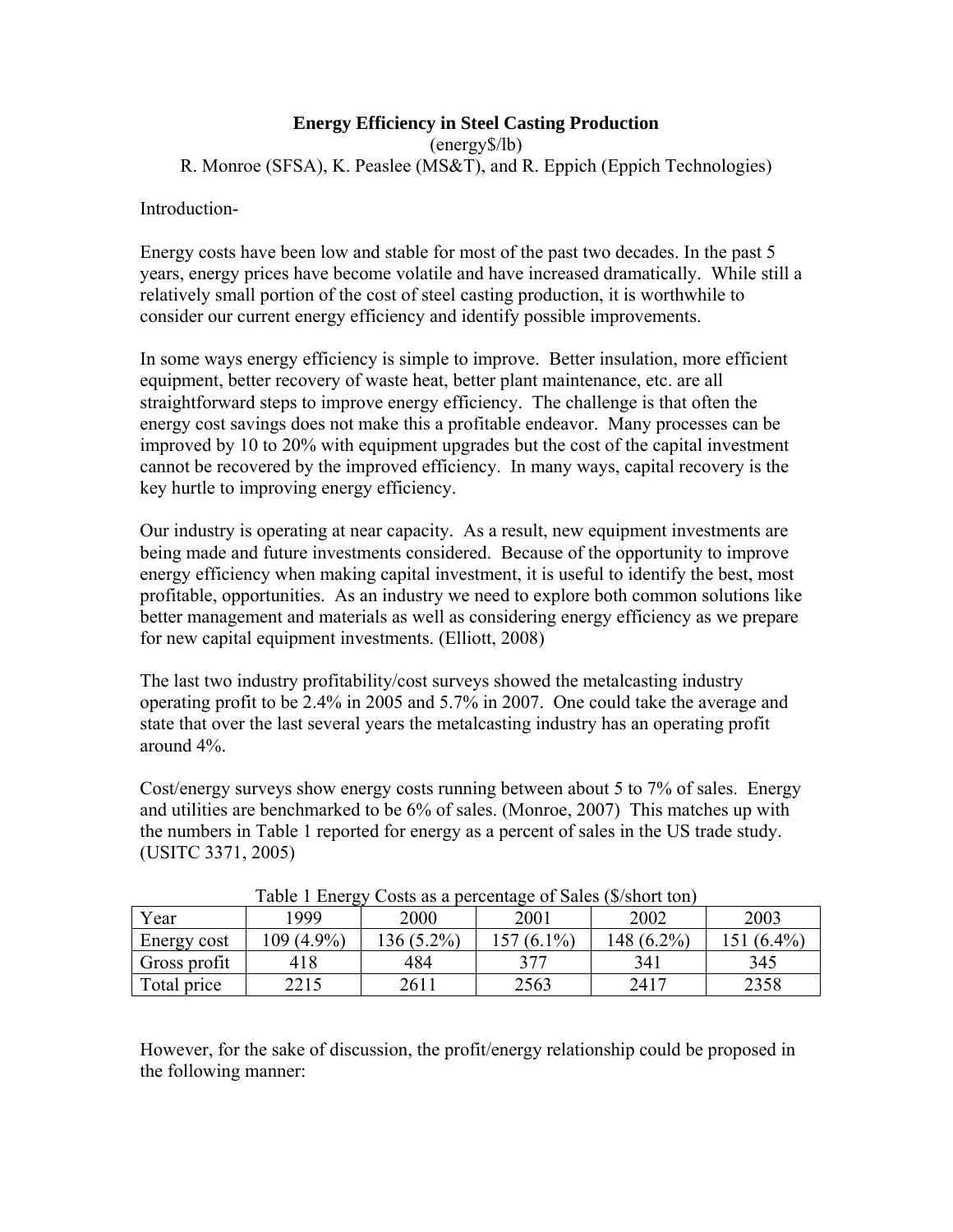It takes about \$1,000,000 in sales to generate \$40,000 in operating profit.

Now the simple question, "Is it easier to generate \$500,000 in new, profitable sales to generate an additional \$20,000 in profit or is it easier to find \$20,000 in energy savings and not have to find that \$1/2 M in sales. With \$12M in annual sales, the annual energy cost is about \$720,000. Thus, an energy saving of 3% will generate more than the desired \$20,000. Based on numerous energy/productivity metalcasting assessments, it's a very valid conclusion that the \$20,000 is readily found in any operation.

However, the savings don't just "drop-off-the-tree" into the hands of those who want the savings – even the low hanging fruit. The savings come from an organized, systematic approach where Btu's and kWh are carefully picked from the energy tree and care is taken to maintain those savings. Savings will not come from a "we've always done it that way" or "I can't get my guys to do it" or "I just worry about getting production out the door." A champion is needed and that champion must have support from the very top management such as the president or CEO. Too many operations try to generate energy savings without a champion – it does not work. Critical to the effort is the generation of good metrics before and after implementation of the energy saving effort. Unless one puts a dollar value on the specific savings/and or investment of a project, the positive results are lost in the "how many tons or pounds did we ship today."

## Energy Basics-

Steel foundry operations use energy to heat things, move things, and light things. Most of our production process energy is consumed in heating things, melting steel and heat treating castings. Since we buy steel scrap at room temperature and ship castings at room temperature, all of the heat energy used for production is ultimately discarded. Improved use of heat energy is a significant opportunity for energy efficiency. To produce castings we must move molds, castings, operate grinders, move air, etc. For people to see we need to light the facility.

Heating things requires energy. Basically, heating things requires adding energy to the material based on the material's heat capacity:

Eq 1  $E_i = W C_p (T_2 - T_1)$ 

Where,  $E_i$  is the energy required to increase the temperature of an object weighing W with a heat capacity of  $C_p$  from the starting temperature  $T_1$  to the final temperature  $T_2$ . Extra energy is required to melt or vaporize a material. (Himmelblau, 1974)

Heat can be transferred into the steel to melt or heat treat by conduction, convection, radiation, by induced electrical current, or by applied electrical current. Conduction occurs when one atom increases the energy of (bumps into) its neighbor. This is described by: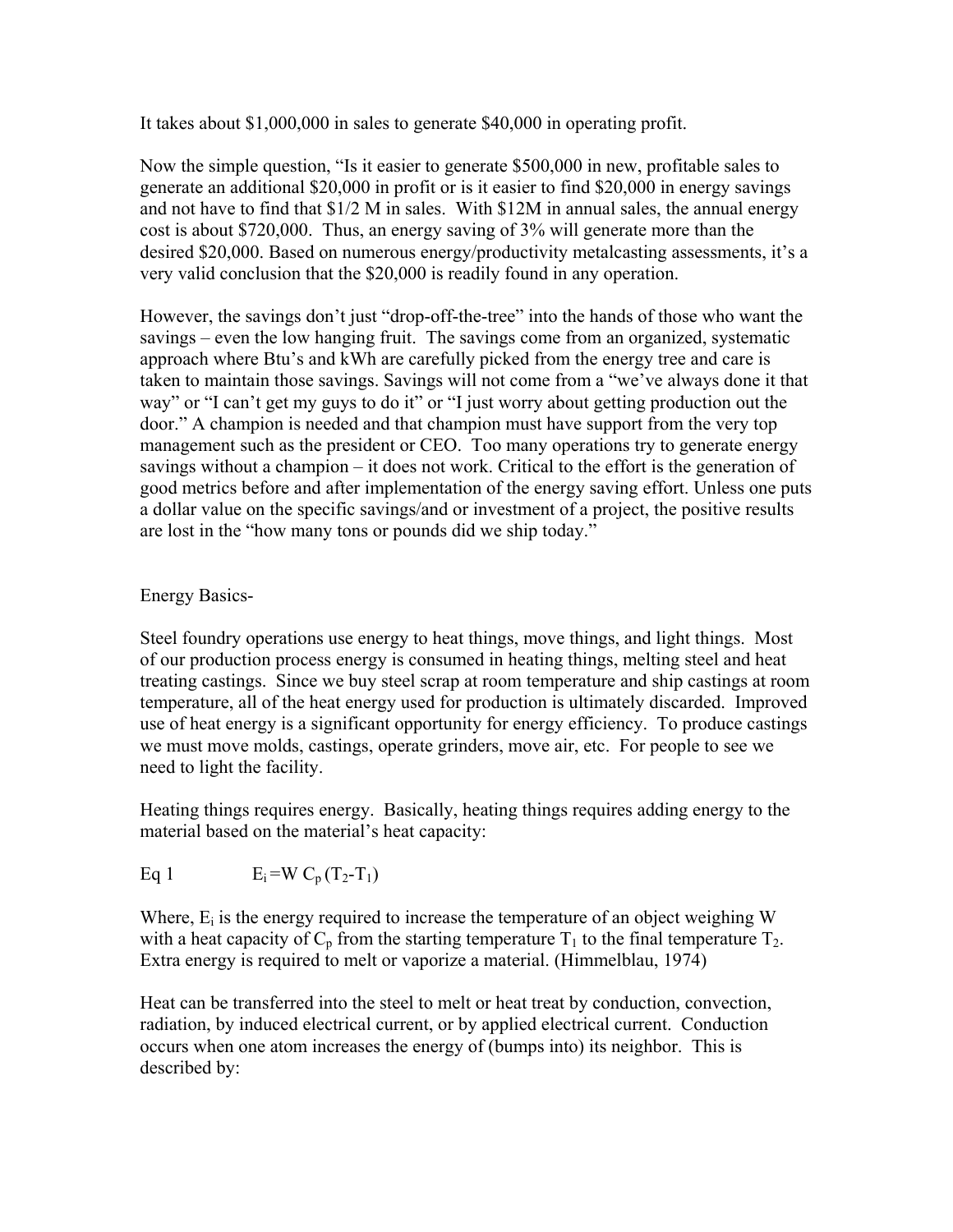Eq 2 
$$
E_a = k A (T_h - T_l) / t
$$

Where, Ea is the energy transferred when conduction causes heat flow from the higher surface temperature  $T<sub>h</sub>$  to the lower surface temperature  $T<sub>l</sub>$  through a material of thickness t with a thermal conductivity of k and a surface area of A.

In a similar way, convection occurs when groups of atoms at different energies flow around in fluid. This can be described by:

Eq 3 
$$
E_a = h A (T_h - T_l)
$$

Where heat is transferred from the higher surface temperature  $T<sub>h</sub>$  of the solid to the lower fluid temperature  $T_1$  with a heat transfer coefficient of h across a surface area of A.

Radiation is completely different and is energy transferred by electromagnetic waves based on the temperature of a surface. It can be described as:

```
Eq 4 E_a = \sigma A (T_h^4 - T_l^4).
```
Where,  $E_a$  is the energy applied to the surface of area A when radiation causes heat flow from the higher temperature T<sub>h</sub> to the lower temperature T<sub>l</sub> and σ is the Stefan-Boltzman constant  $(0.1714 \times 10^{-8} \text{ Btu}/(\text{hr}^*\text{ft}^2*\text{R}^4)$ .

So, energy transfer always depends on how high the temperature is above room temperature. The higher the temperature, the more energy required to achieve and the greater the energy lost to the surrounding area. The higher the temperature of the process step, the greater the opportunity to improve the energy efficiency through reduced production delays, improved insulation or recuperation of energy to perform other lower temperature operations. (Bennet, 1974)



Figure 1: Effect of ladle size on the rate of heat loss through the top, sidewalls and bottom of a ladle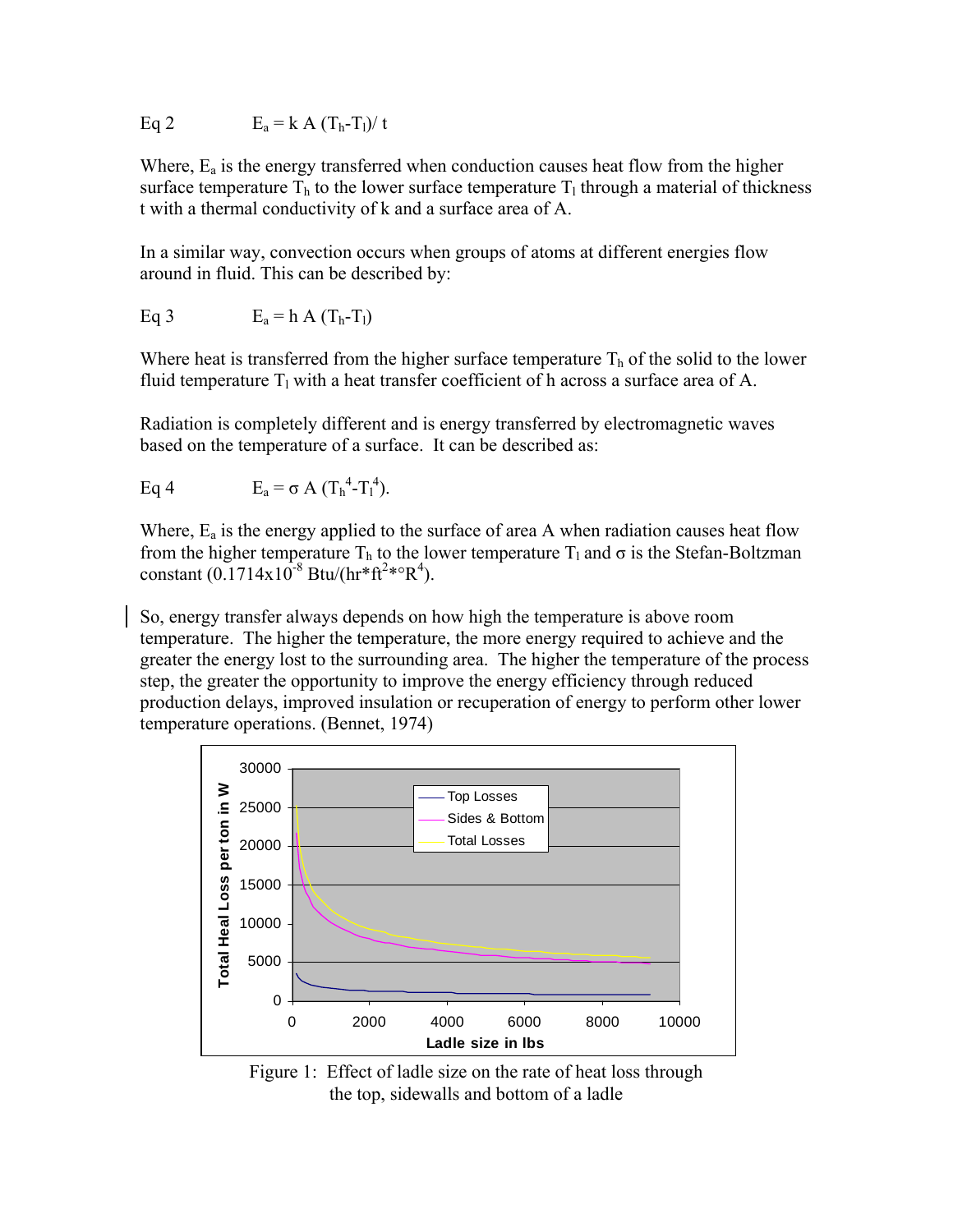As seen in Figures 1 for steel at 3000F, heat size has a significant effect on the heat loss. This is a simple matter of modulus. Just like solidification rate, heat loss is determined largely by the surface area to volume (SA/V) which is the modulus. As the heat size increases, the thermal losses decrease. The calculation of the rate of heat loss assumed a cylindrical ladle with an inside height 20% larger than the diameter, an average of 7" of refractory  $(k = 2 W/mK)$  on the sidewalls and bottom with an outside steel shell (emissivity of 0.75) and stagnant air ( $h_{\text{conv}} = 10 \text{ W/m}^2\text{K}$ ) and 1" of slag (same thermal conductivity as refractory and emissivity of 0.9).

The greater heat loss rate for smaller batches can be seen clearly in the temperature loss in ladles as shown in the measurements in Figure 2. (Peaslee, 2007)



Figure 2 Temperature Loss and Specific Surface of Ladles

Melting is done primarily with electrical energy. The energy required to heat cold scrap steel to the melting temperature, melt it and then raise it to the tap temperature is significant. For example, using iron's heat capacity and heat of fusion, it requires 331 kWh/ton (1.13 MBtu/ton) to take scrap from room temperature to the melting temperature  $(\sim 2800^\circ F)$  and then an addition 23 kWh/ton to superheat the steel to the tap temperature 3100°F to result in a total of 354 kWh/ton (1.2 MBtu/ton). Based on an electrical energy cost of \$0.08 kWh, it would cost \$28.32 to melt steel as an absolute minimum. A U.S. Department of Energy study conducted a few years ago concluded that the actual minimum energy requirement when considering required slag production and sensible heat in the offgas is 600 kWh/ton or \$48 to melt. (Fruehan, 2000) Good normal melting practices in the minimills using EAFs typically use 770 kWh/ton for a cost of \$61.60/ton and 2,000,000 Btu/ton of natural gas or about \$20/ton (see Table 2). Of course minimill EAF normal melting practice substitutes chemical energy for some of the electrical energy requirement. (Stubbles 2000) 1 kWh is equivalent to 3,413Btu.

Table 2 Electrical and Natural Gas used to produce a ton of Steel

| Plant Type                  | Electricity           | Natural Gas            |
|-----------------------------|-----------------------|------------------------|
| EAF Minimills $>25$ million | 770 kWh/ton shipped   | 2.0 MBtu/ton shipped   |
| tons shipped Stubbles       |                       |                        |
| <b>Steel Foundries</b>      | 2350 kWh/ ton shipped | 10.92 MBtu/ton shipped |
| Schifo and Radia            |                       |                        |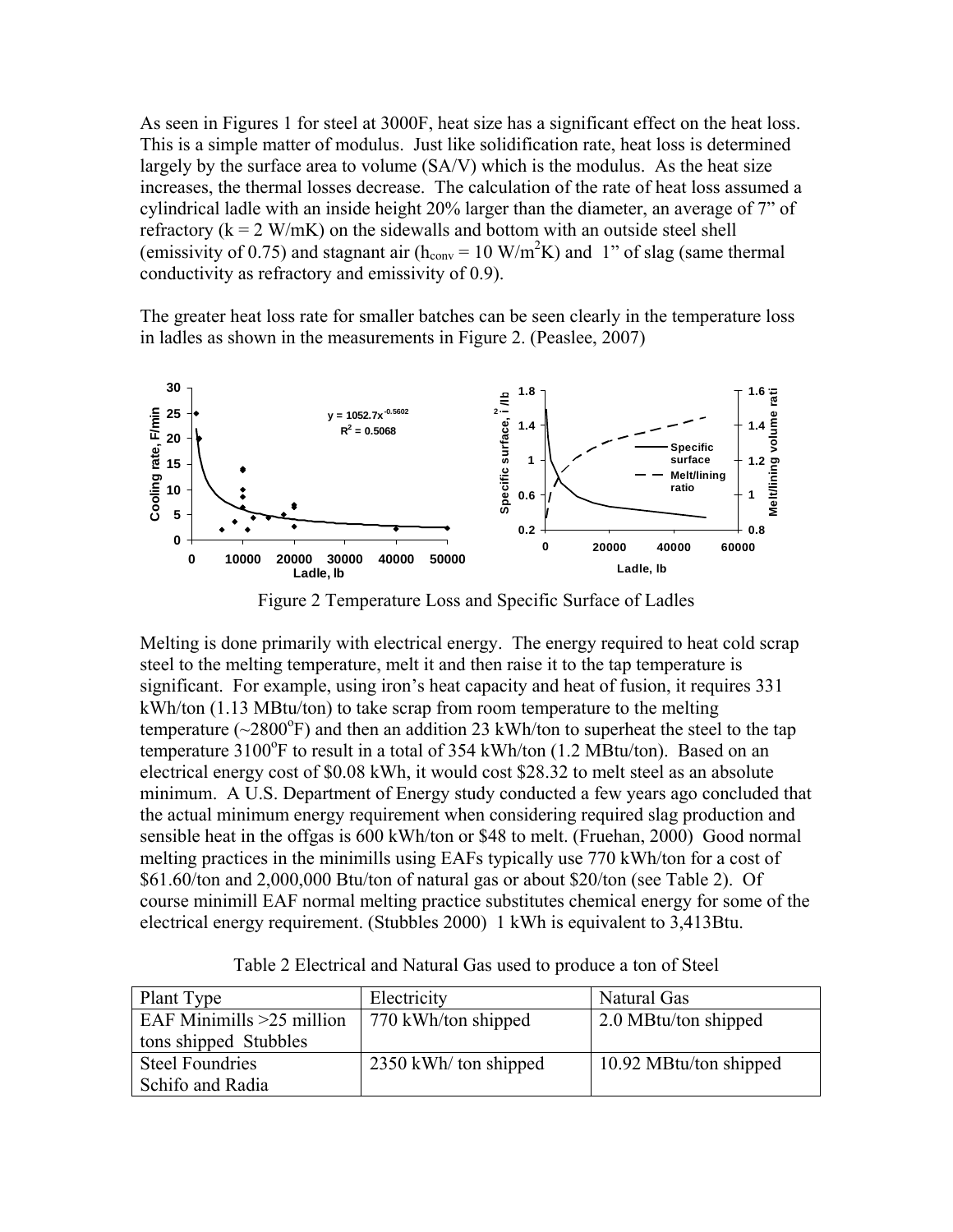Steel foundries use significantly more energy than steel mills during melting because of the smaller heat size and less efficient melting practices. For a typical foundry, the average heat loss from an induction or arc furnace is 50-200 kW/ton or 170,000-750,000 Btu/hr-ton. With an average heat time of 2 hours, the electrical energy used to make up for the heat losses is 100-400 kWh/ton (1kWh=3412BTU) or \$8.00-32.00/ton. Small heats require more than large heats. The greatest amount of additional costs are during holding and finishing where the typical heat may be at temperature for 30 min and add \$7-21 dollars per ton.

Total energy used in kWh can be estimated from the following equation:

Total kWh = Electrical kWH +  $0.137$  (SCF O2) +  $0.276$  (SCF Natural Gas) + 40 (gal Oil)

By knowing the total energy usage in similar units it helps a foundry know the total consumption of energy and opportunities for substituting one energy source for another based on cost. In addition, certain delays and melting practice changes increase the total amount of energy used (see Table 3).

| Table believes of EAT Tuttlace Flactices on KWII/WII |       |                                                       |                     |  |  |  |  |
|------------------------------------------------------|-------|-------------------------------------------------------|---------------------|--|--|--|--|
| Refining delay                                       | Yield | Tap Temp                                              | Delay between heats |  |  |  |  |
| $+1.5$ per min                                       |       | $+9$ per 1% drop   +6 per 10°F > 2900F   +0.5 per min |                     |  |  |  |  |

Table 3Effects of EAF Furnace Practices on kWh/ton

Steel mills have significant advantages compared to foundries when improving their energy efficiency. They use much larger and efficient furnaces, focus on production of steel using the EAF primarily as a melter and finish the heat in a ladle furnace. Yields in continuous casting are typically greater than 97% because all of the liquid ends tapped ends up in the final product eliminating all yield losses typical in foundries such as risers, gates and pigging at the end of the heats. The mills use ultra high power transformers, a hot heal practice (leave at 10 to 30 tons liquid in furnace), bottom tapping and multiple sources of chemical energy resulting in typical tap-to-tap times of 35 to 55 minutes.

|                                | Energy Use By The Steel Foundries Participating In The Assessment (Annual Good Tons Produced) |                               |                                            |                                        |                                            |                                             |                                      |                                   |                                                   |
|--------------------------------|-----------------------------------------------------------------------------------------------|-------------------------------|--------------------------------------------|----------------------------------------|--------------------------------------------|---------------------------------------------|--------------------------------------|-----------------------------------|---------------------------------------------------|
| Type of<br>Melting<br>Facility | <b>Type of Molding</b><br><b>Process</b>                                                      | Type of<br><b>Steel</b>       | <b>Electrical</b><br><b>KwH</b><br>per ton | <b>Electrical</b><br>Therms<br>per ton | <b>Natural</b><br>Gas<br>Therms<br>per ton | <b>Fuel Oil</b><br><b>Therms</b><br>per ton | Approx.<br><b>Total</b><br>tons/vear | <b>Total</b><br>therms<br>per ton | <b>Total Tacit</b><br>Energy<br>Therms per<br>ton |
| Induction                      | Primarily airset                                                                              | Primarily<br><b>Stainless</b> | 6.570.0                                    | 224.2                                  | 267.2                                      | 0.0                                         | 1.200.0                              | 491.4                             | 908.3                                             |
| Arc                            | 70% green sand<br>30% air set                                                                 | Low Carbon                    | 2.701.0                                    | 92.2                                   | 114.8                                      | 0.0                                         | 3.230.0                              | 207.0                             | 378.4                                             |
| <b>Induction</b>               | Airset                                                                                        | Low Carbon                    | 2.018.0                                    | 68.9                                   | 103.6                                      | 0.0                                         | 2.700.0                              | 172.5                             | 300.5                                             |

Table 4 Electrical and Natural Gas used to produce a ton of Steel Castings

Steel foundries must riser the castings to produce the desired quality. Gating systems are required to allow the mold to be poured. Apart from melt losses, the yield for steel casting can be a low as 30% and as high as 80% with most producers around 50%. (Beckermann, 1998) This suggests that steel foundries would at best be half as efficient in melting compared with mills. The mills with shorter heat times, continuous operation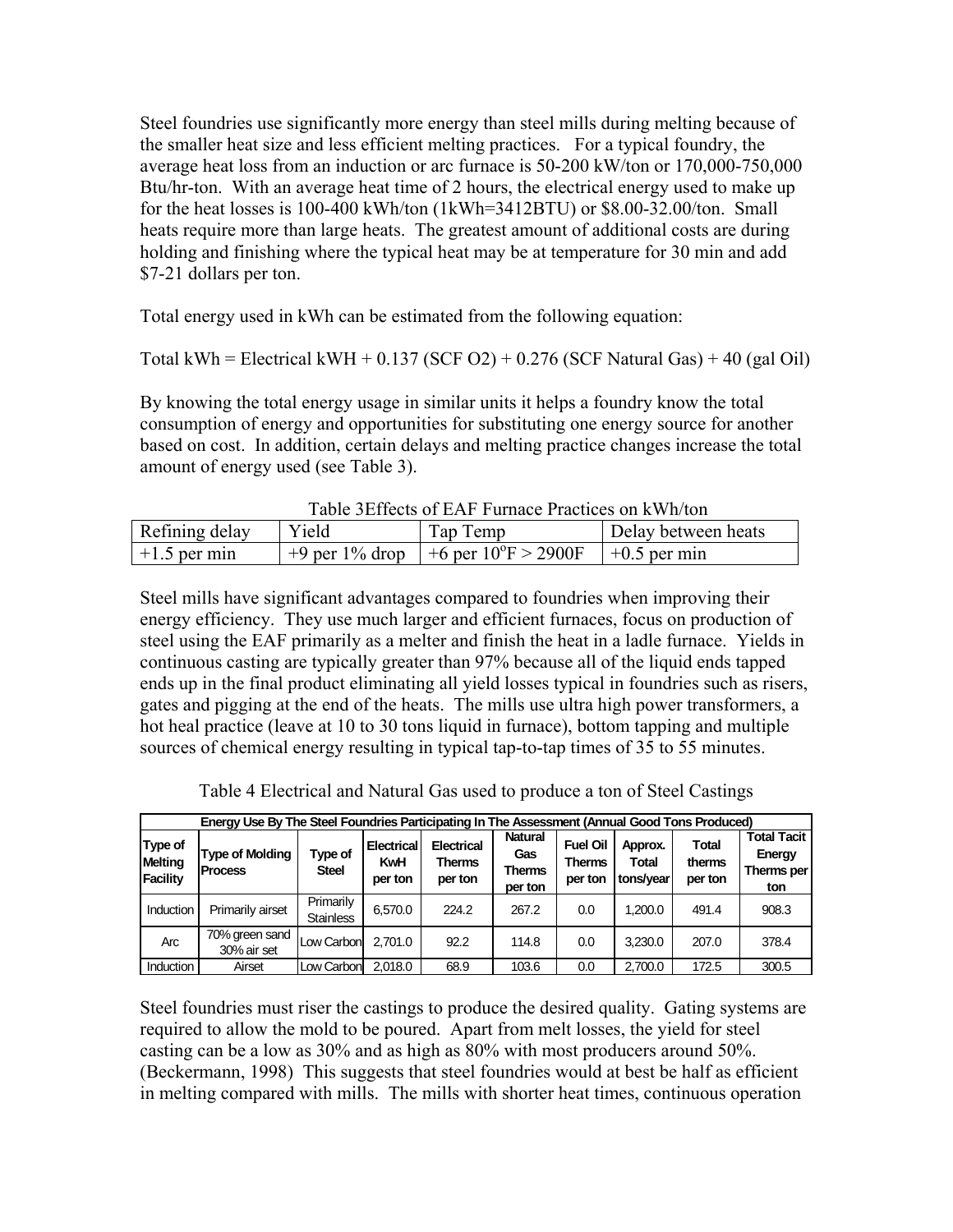with fewer cold starts, and much larger furnaces and lower furnace modulus would be even better.

For steel mill production in the EAF, the average electrical requirement was 770 kWh/ton and the natural gas required was 1.8 MBtu/ton. (Stubbles, 2000) For three typical steel foundries, the average for steel foundries was 2,350 kWh/ton and 10.92 MBtu/ton. Steel foundries average more than three times the energy used by the mills to create a ton of steel product.

Figure 3 summarizes the energy required for the production of cast steel product on a per ton good castings shipped basis as developed by SFSA. A member energy survey and published energy consumption numbers from US DOE were used to produce the graph.



Figure 3 Energy per shipped ton for steel foundries

If you assume production of eight heats a day and 250 days of melting a year, then dividing the annual tons by 2000 estimates the typical heat size in tons. This would also mean that the annual tons on x-axis is also equal to the typical heat size in pounds. Note that the shape of the graph is similar to the early Figures 1 and 2 with dramatic increases in energy required for small heats on a unit weight basis.

The pie chart (see Figure 4) shows the electrical energy used in a typical EAF steel foundry. Note that melting consumes nearly half of the energy used for casting production.

As expected the story is similar for induction melting. Since induction furnaces are smaller, we would expect them to be energy inefficient. The pie chart (see Figure 5)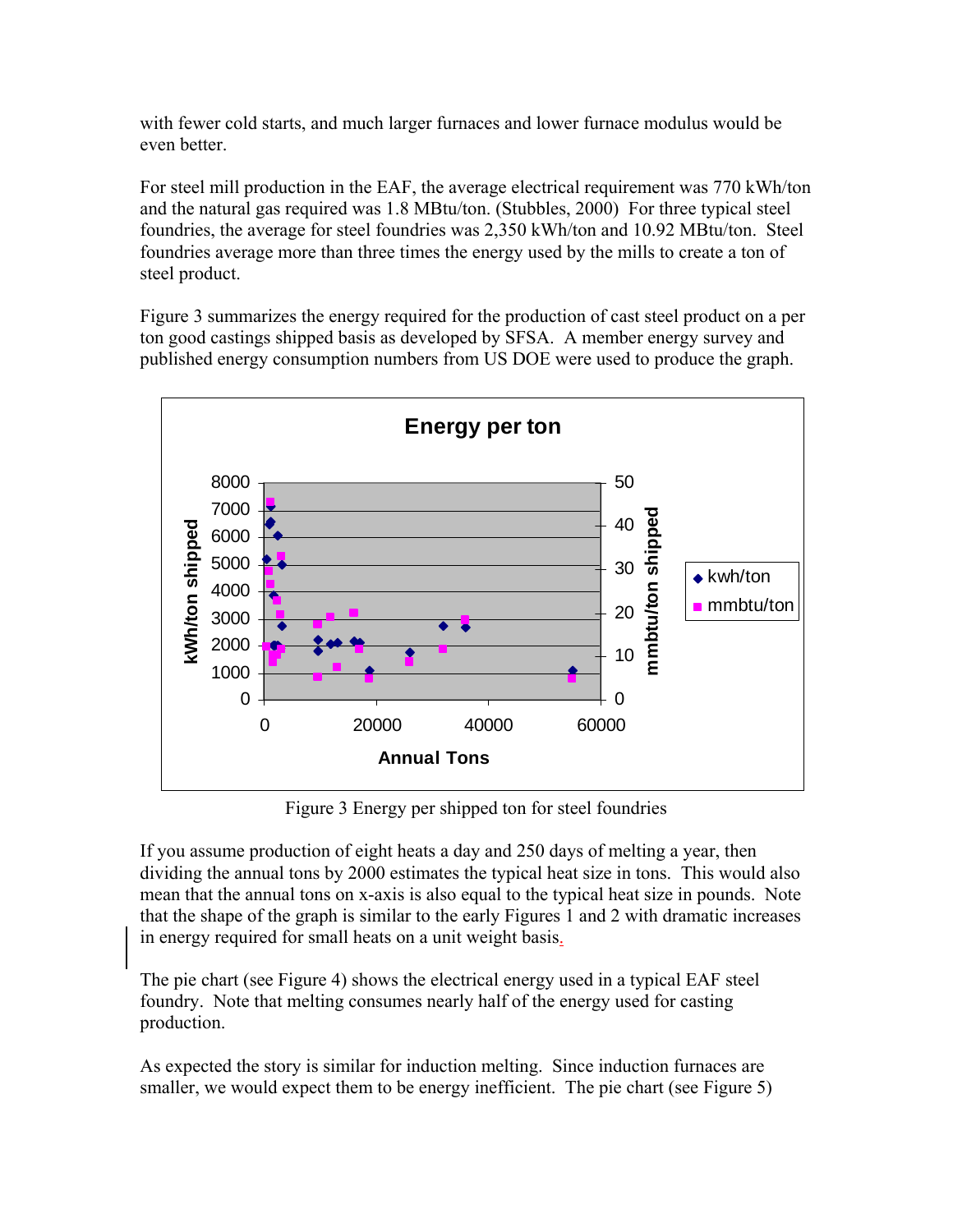shows that for an induction melting plant, melting took 51% of the electrical energy required.



Figure 4 Energy use per ton shipped – EAF steel foundry



Figure 5 Energy Use per shipped ton – Induction Steel Foundries

The electrical requirement for melting steel in foundry furnaces has been studied and a useful correlation is (Peaslee, 2005):

KWH/t = 1364 - 169\*(EAF=1; IF=0) - 1.3\*Year + 0.91\*Tap to tap time, min +  $0.57 \times T_{\text{tap}}$ ,  $\Gamma$ 

The  $R^2$  for this equation was 0.54, indicating fairly good correlation of the data with this equation.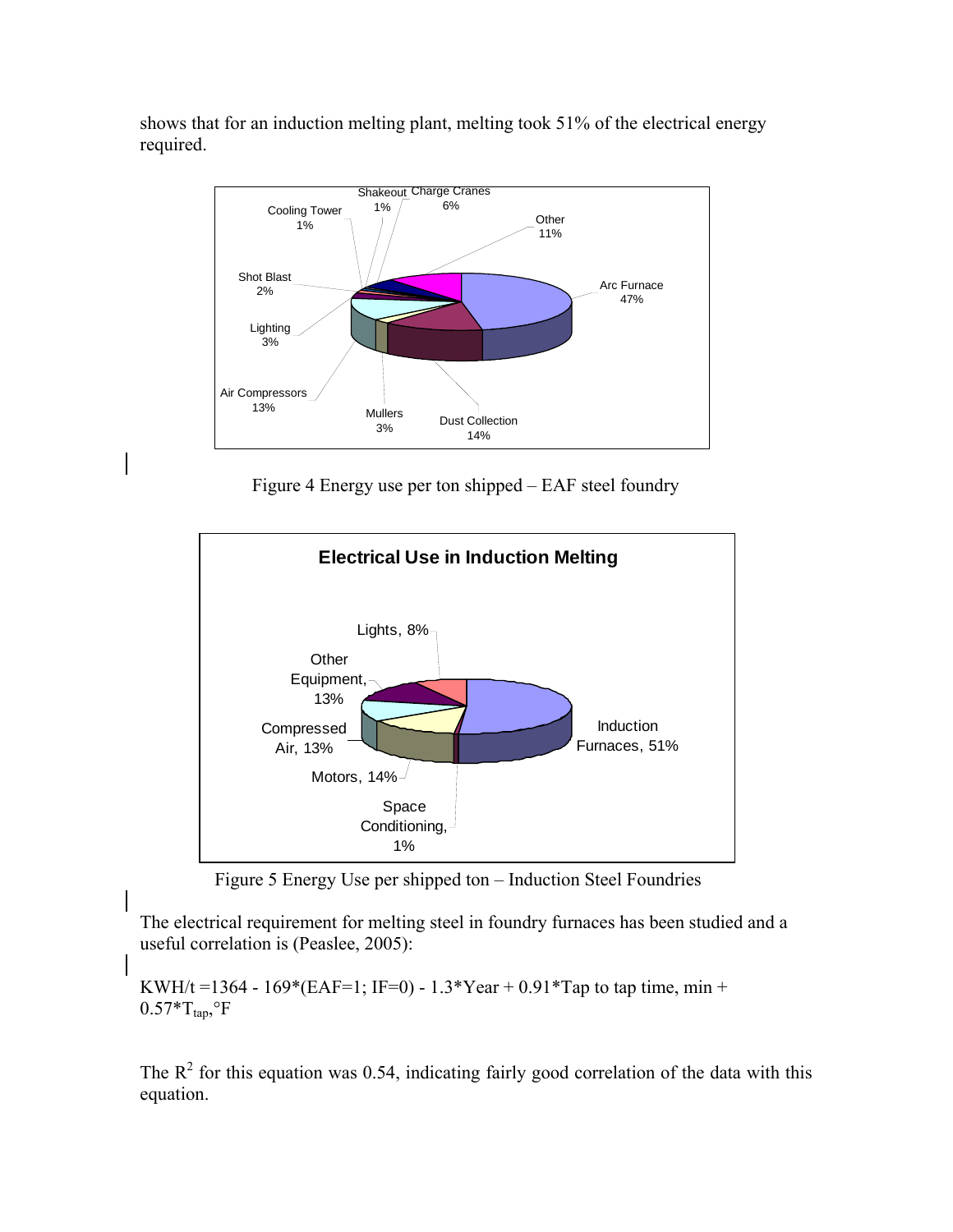The multiple regression analysis showed that the following independent variables had an influence on the energy consumption for melting steel (from strong to weak influence):

- increasing "tap temperature" increased energy consumption (strong influence)
- increasing "tap to tap time" increased energy consumption (strong influence)
- "EAF" has lower energy consumption than "IF" (strong influence)
- newer equipment ("Year of installation") decreased energy consumption (strong influence)
- increasing "specific transformer power (KVA/ton)" decreased energy consumption (weak influence)
- increasing "furnace capacity" decreased energy consumption (weak influence).

EAF melting requires less energy both because of the furnace size but more importantly because of the use of the oxygen blow adding supplemental chemical energy to the melting process. Table 5 shows the heat loss and gain from additions to the bath. The temperature increase in Category 4 is the result of this chemical energy addition. (Peaslee, 2005) The installation of an oxyfuel burner or co-jet in the EAF can improve this further. In one plant, the installation of a furnace co-jet reduced electrical energy consumption about 10% and decreased the heat time by 10%. (Peaslee, 2008)

| Group description                    | Additive              | Melt temperature change (F) |
|--------------------------------------|-----------------------|-----------------------------|
| 1. Additives $(1$ weight $\%$ ) with | $\mathcal{C}$         | $-99$                       |
| endothermic heating/melting and      | FeMn (78%Mn 6%C)      | $-48$                       |
| endothermic chemical effects         | Cu                    | $-38$                       |
|                                      | Low C FeMn $(78\%Mn)$ | $-31$                       |
|                                      | Mn                    | $-31$                       |
|                                      | Fe                    | $-30$                       |
| 2. Additives $(1$ weight $\%$ ) with | Cr                    | $-18$                       |
| endothermic heating/melting and      | Mo                    | $-9$                        |
| exothermic chemical effects          | Nb                    | $-7.2$                      |
|                                      | Ti                    | $-7.2$                      |
|                                      | FeSi $(50\%$ Si)      | $-7$                        |
|                                      | Al                    | $\overline{0}$              |
|                                      | FeSi $(75\%$ Si)      | $+7$                        |
|                                      | Si                    | $+28$                       |
| 3. Inert gas blowing through the     | Ar                    | $-3$                        |
| melt $(0.1$ weight $\%$ )            |                       |                             |
| 4. Chemically active gases $(O_2)$   | Mn                    | $+12$                       |
| oxidizing 0.1 weight of elements     | $C$ (to $CO$ )        | $+23$                       |
| in the melt                          | Si                    | $+59$                       |

Table 5 Temperature Change for Additions to the Melt

Cold starts in foundry melting practice are a significant cause of energy inefficiency. You can see from one plant induction melting (Table 6) that the energy penalty in melting is around 30%. It is a key to manage the process to minimize cold starts.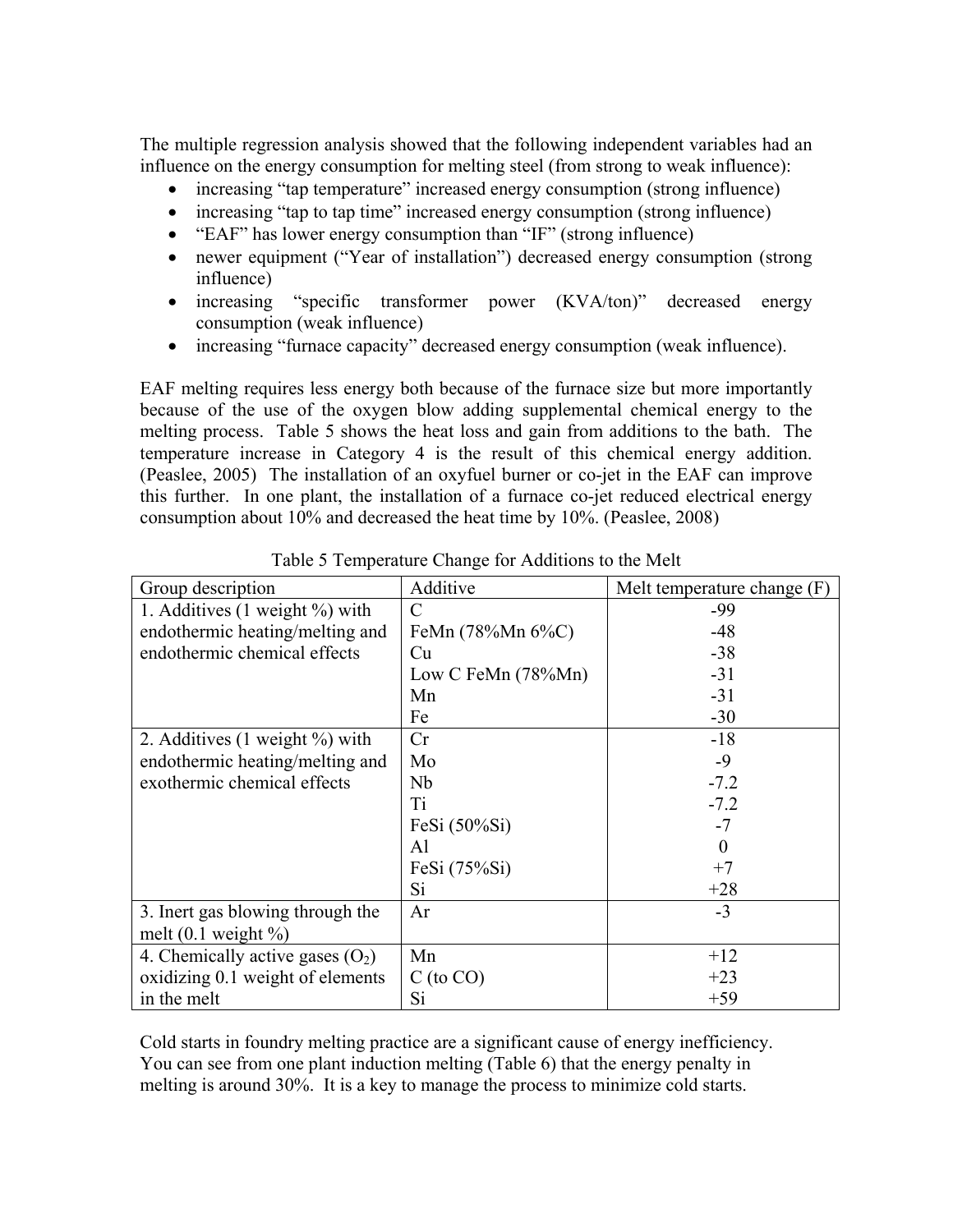Preheating the furnace can help extend refractory life and reduce the cold start penalty as well.(Peaslee, 2005)

| Year | Steel      | Lining | Charge | Corrections, | Melting   | KWH/t |
|------|------------|--------|--------|--------------|-----------|-------|
|      |            |        |        |              | Time, min |       |
| 2004 | <b>WCB</b> | Cold   | Solid  |              | 207       | 653   |
| 2005 | <b>WCB</b> | Hot    | Solid  |              |           | 519   |

Table 6 Effects of Cold Starts on Energy Use

We look now away from melting to other heating applications fueled by natural gas combustion. Comparing heat loss at lower temperatures, Figures 6 and 7 show the heat losses by a steel surface temperature (emissivity of 0.75 and convective heat transfer coefficient of 15 W/m<sup>2</sup>K for a spherical steel part) at 1000F, 1500F and 2000F. Radiation is the predominant heat transfer mode when above 750F and the heat losses are more significant for smaller than large parts.

Lower temperature operations like heat treating, scrap preheating or thermal sand reclamation are normally heated by combustion of natural gas. If a furnace containing one ton of parts being heat treated is losing 5,000 Btu, the natural gas consumed is 5 SCF/min. At \$10 for 1,000 SCF, this would cost \$0.05/ton/min.



Figure 6 Comparison of Convection and Radiation Heat Losses based on Temperature of Steel Surface

Since we buy scrap and alloys that are at room temperature and ship castings at room temperature, all the energy used in heating for the production of steel castings is lost. In Table 7 the various thermal operations required for steel casting production are listed. In collocated operations such as ladle preheating, scrap preheating, and melting, it could be possible to recuperate the sensible heat in the off-gases from the higher temperature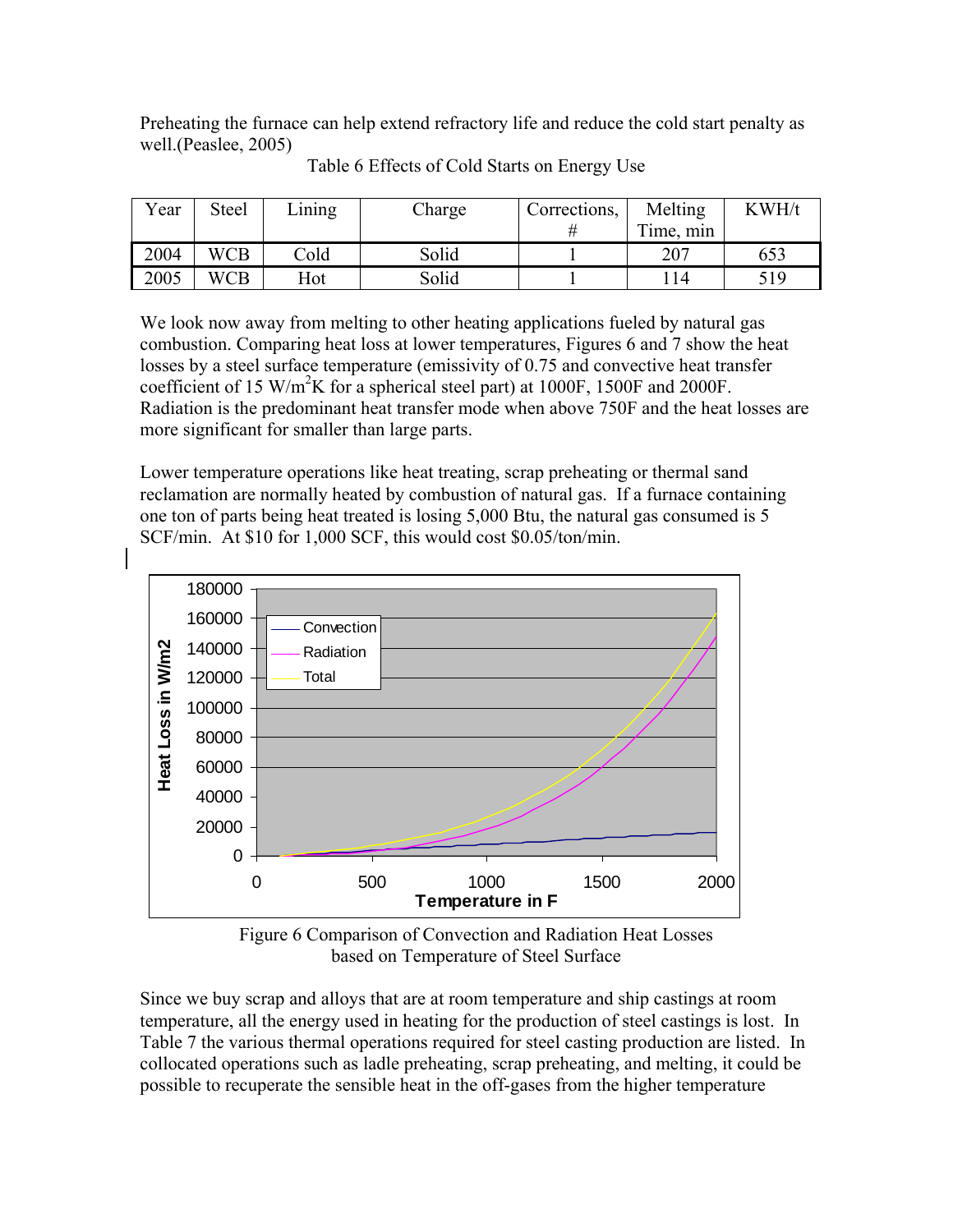

operation and transfer to the lower temperature operation This table is helpful in identifying possible operational combinations that might be cost effective.

Figure 7 Effects of Surface Temperature and Steel Size on Heat Losses.

| Operation               | Characteristic      | Operation               | Characteristic |
|-------------------------|---------------------|-------------------------|----------------|
|                         | Temperature         |                         | Temperature    |
| Scrap preheating        | 1000-1800 °F        | Weld preheat            | 200-500 °F     |
|                         | 550-1000 °C         |                         | 90-250 °C      |
| Ladle                   | 1000-1800 °F        | Post Weld               | 1000-1200 °F   |
| Preheating              | 550-1000 °C         | Heat treatment          | 550-650 °C     |
| Melting                 | 2800-3200 °F        | <b>Sand Reclamation</b> | 1000-1800 °F   |
|                         | 1550-1750 °C        |                         | 550-1000 °C    |
| Thermal cutting         | 200-600 $\degree$ F | Steam                   | 200-300 °F     |
| Preheat                 | 90-300 °C           |                         | 100-150 °C     |
| <b>Heat Treat</b>       | 1600-2150 °F        | Hot Water               | 100-150 °F     |
| <b>High Temperature</b> | 850-1200 °C         |                         | 40-70 °C       |
| <b>Heat Treat</b>       | 400-1200 °F         | Heat                    | 80-95 °F       |
| Low Temperature         | 200-650 °C          |                         | 25-35 °C       |

Table 7 Characteristic Temperatures for Process Heating

The two greatest uses of natural gas in one EAF shop are for heat treating and ladle preheating (see Figure 8). The most effective use of exhaust heat from these operations is to provide the heat needed for a collocated operation.

For example, the use of the exhaust from ladle preheating could be used to preheat the next charge. It could also be used to preheat the furnace if cold to reduce the energy required for melting the first heat.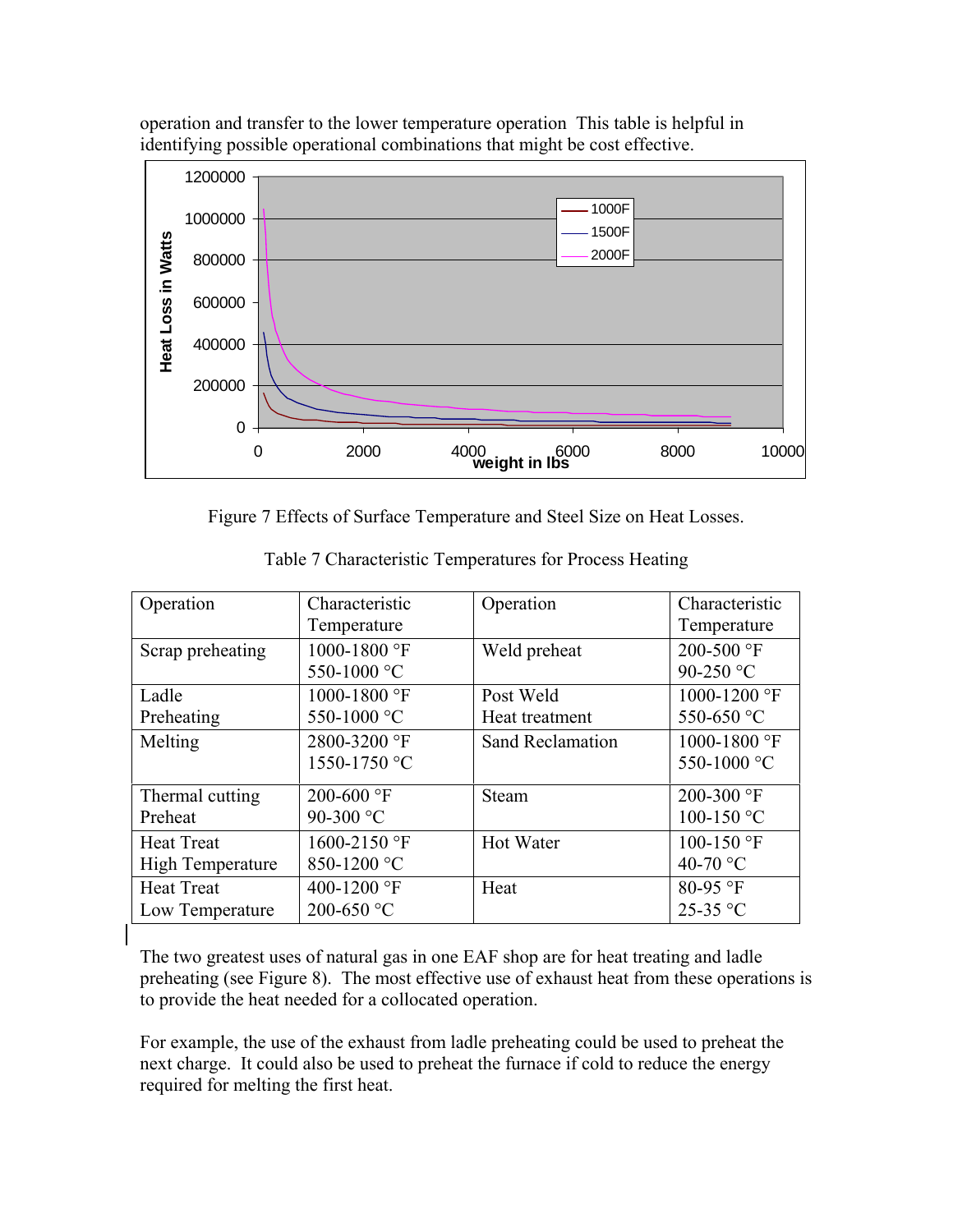

Figure 8 Natural Gas use in EAF based foundries

In heat treating, the exhaust from austenitizing could be used for sand reclamation if these operations could be co-located. The high temperature heat treating operations could directly supply the heat to a lower temperature operation.

The normalizing or austenitizing operation exhaust could provide most of the heat required for tempering. The exhaust from tempering could be used to preheat or post heat for welding operations. In one induction melting plant (see Figure 9), heat treating operations accounted for more than 90% of the natural gas used.



Figure 9 Natural Gas Use in Heat Treating

Alternatively, the hot exhaust from these thermal operations could be used to preheat the combustion air for the same or another operation. It is often attractive to use a heat exchanger to capture the energy in the exhaust gas. Modest temperature exhaust gases can provide significant reductions in energy costs as shown in Table 8. This heat recovery can be an attractive investment with today's energy costs. However in most cases the heat exchanger investment is too costly to make an attractive rate of return on the investment. Using the heat for a collocated operation is a more attractive investment.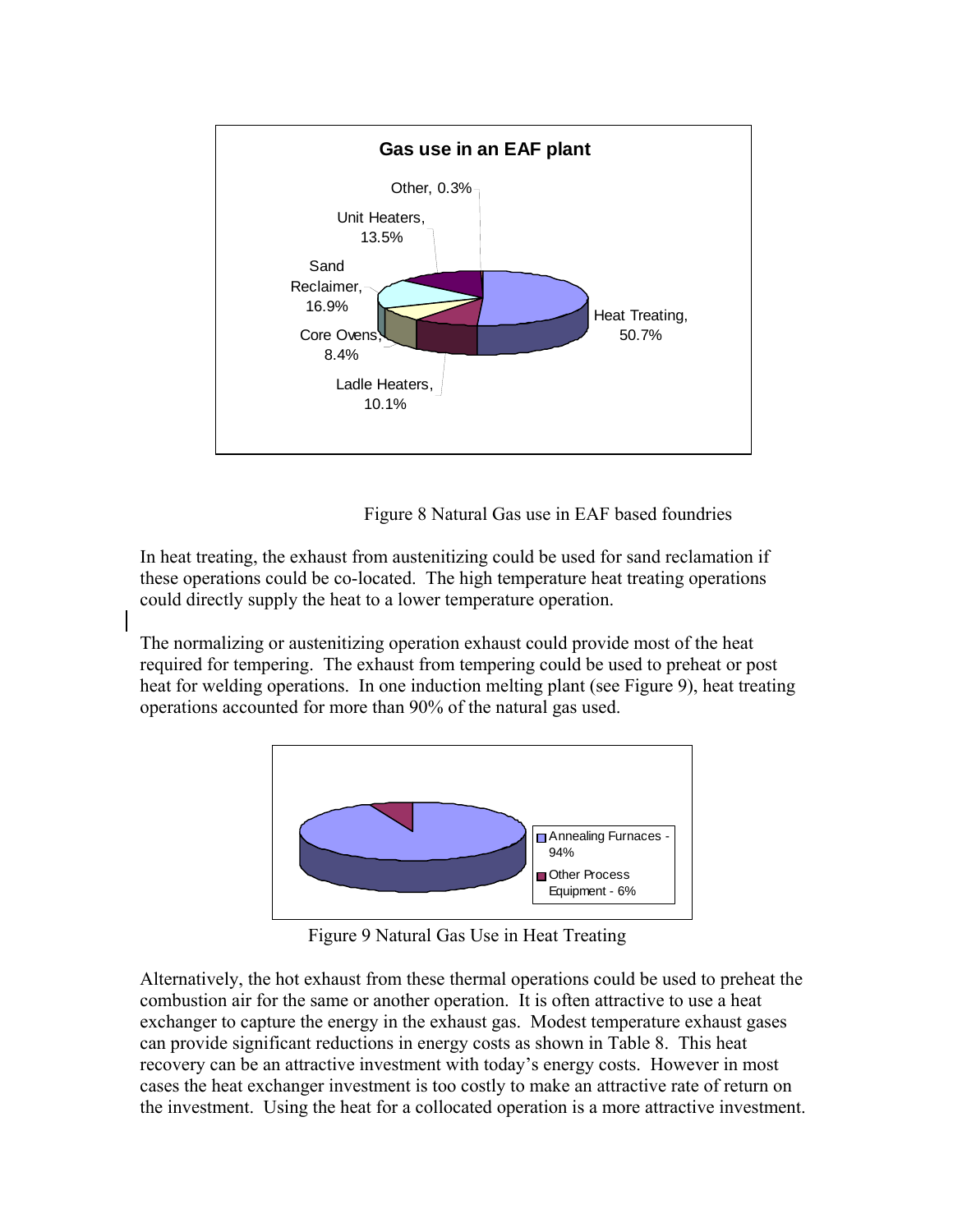Burner control is also an opportunity to improve energy efficiency. Most burners operate with some excess air. This is to ensure complete combustion of the fuel. Unfortunately, all the excess air used in combustion must also be heated to the needed temperature and then the heat is discarded in the exhaust. Figure 10 depicts how excess air limits the energy efficiency of a burner.

|                 | Preheated Air Temperature, F |     |       |       |       |       |
|-----------------|------------------------------|-----|-------|-------|-------|-------|
| Furnace Exhaust | 600                          | 800 | 1,000 | 1,200 | 1,400 | 1,600 |
| Temperature, F  |                              |     |       |       |       |       |
| 1,000           | 13                           | 18  |       |       |       |       |
| 1,200           | 14                           | 19  | 23    |       |       |       |
| 1,400           | 15                           | 20  | 24    | 28    |       |       |
| 1,600           | 17                           | 22  | 26    | 30    | 34    |       |
| 1,800           | 18                           | 24  | 28    | 33    | 37    | 40    |
| 2,000           | 20                           | 26  | 31    | 35    | 39    | 43    |
| 2,200           | 23                           | 29  | 34    | 39    | 43    | 47    |
| 2,400           | 26                           | 32  | 38    | 43    | 47    | 51    |

Table 8 Percent Fuel Savings from Preheated Combustion Air

IHEA Combustion Technology Manual



Figure 10 Effects of Excess Combustion Air on Energy Efficiency

Not only does excess air reduce efficiency, the use of air instead of oxygen reduces efficiency. All of the nitrogen must be heated and is discarded in the exhaust. While oxygen is expensive, the use of oxygen enrichment can be a useful tool especially around the melt shop. Well designed ladles preheat operations with oxygen enrichment offer the potential of higher temperature preheat and less fuel consumption (See Figure 11).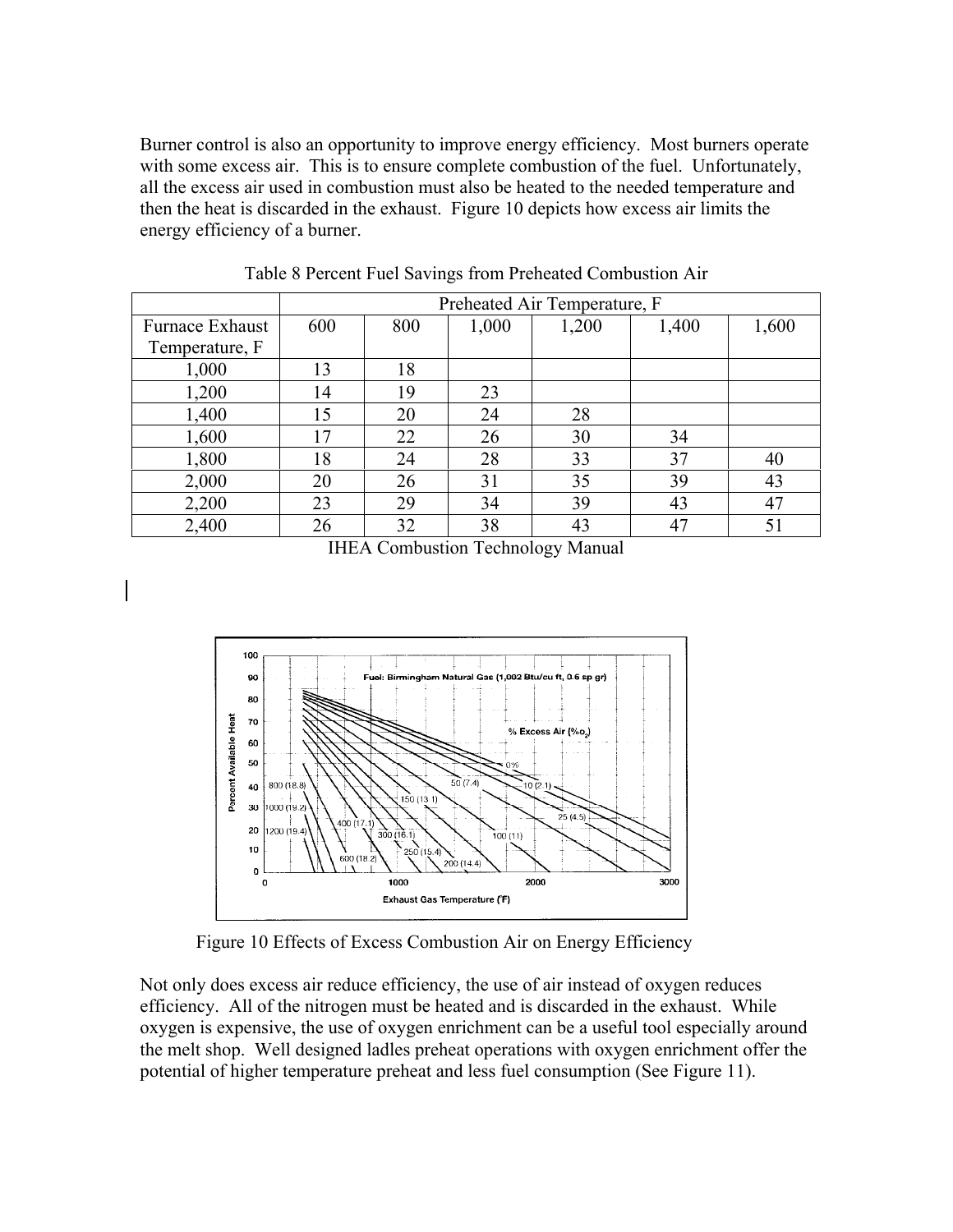100% 0, 70 45% Q<sub>2</sub> 60 35% 0, combustion control and heat 50 treatment cycle times. They 30% 02 40 Percent fuel reduction (%) reduction in heat treat cycle  $25\%0$ 30 %  $0<sub>2</sub>$  in combustion  $20$  $10$  $100<sub>D</sub>$ **2000** 500 1500 2500 3000 Flue gas temperature (°F)

Our control systems are also lacking. In heat treating our cycles are longer than needed and our control less than desired.

Figure 11 Fuel Savings from Oxygen Enrichment

## **ENERGY EFFICIENCY – UTILITIES AND MATERIAL HANDLING**

Once the champion is chosen, an excellent starting point is to contact a **DoE sponsored**  *Industrial Assessment Center (IAC)*. These centers are at 26 different universities around the country. They typically operate out of the mechanical or industrial engineering departments. A team of 3-5 experienced senior or grad students, lead by an engineering professor will conduct the one-day assessment.

These centers are performing approximately 26 assessments annually. Virtually all the steel foundries meet the criteria for an energy assessment from one of these centers. Details on these centers can be found at:

http://iac.rutgers.edu/

One plant has installed wireless controls in steel

have reported an almost 10% reduction in energy required and a 30%

time. (Oyarzabal, 2008)

blocks to improve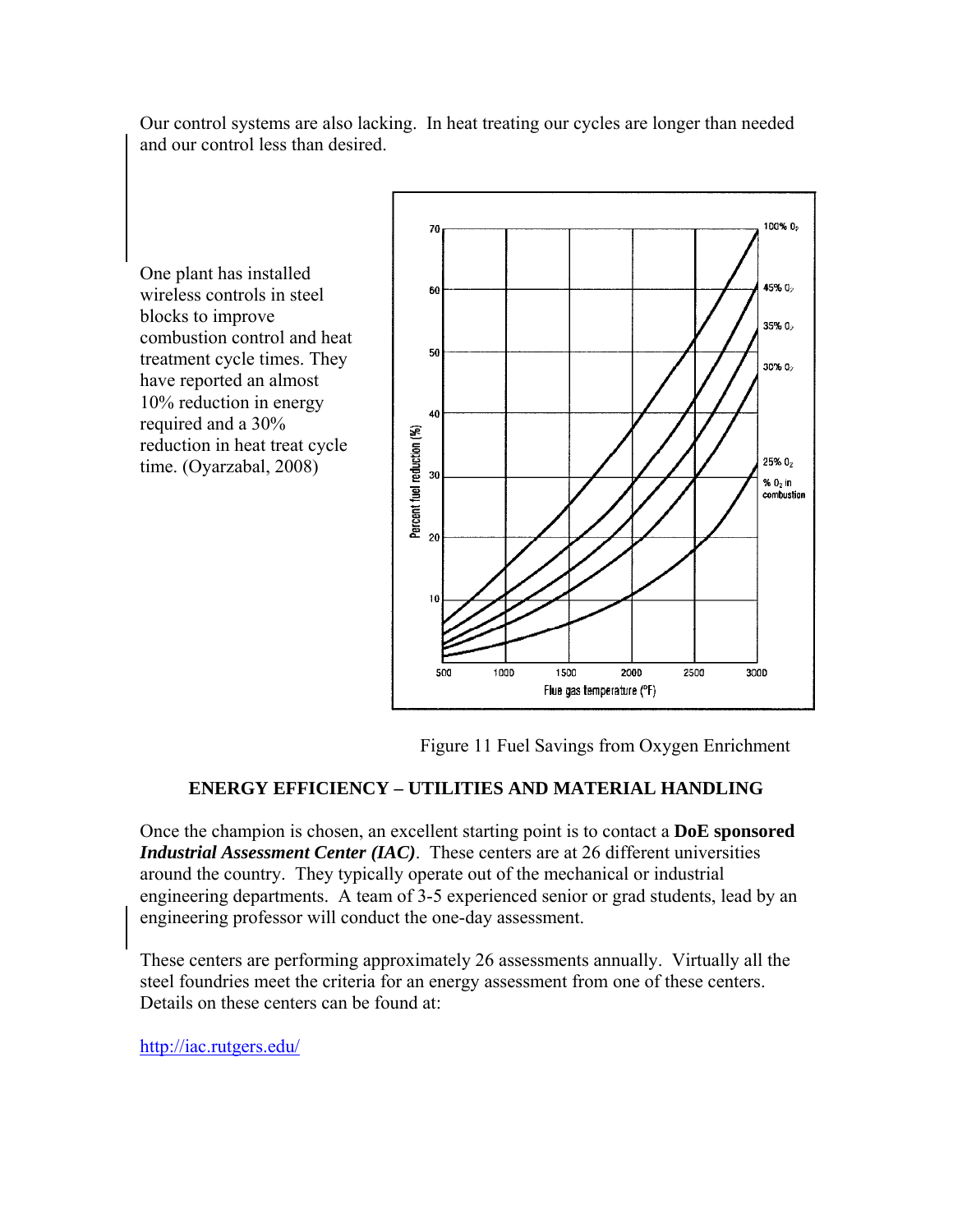If you chose to have an assessment, it's recommended that arrangements also be made for a metalcasting/steel foundry consultant to accompany the Industrial Assessment Center Team and participate in the final report and recommendations. There is no cost for the assessment by one of the Industrial Assessment Centers; of course if you chose to have a consultant accompany the assessment team there would be a separate cost for that individual.

Also, the IAC database can be searched for top-ten recommendations based on SIC/NAIC codes. Determine if any of these top-ten recommendations "fit" your facility.

Energy savings can come from a number of sources, including improved yield based on utilization of the latest solidification/flow modeling techniques. This effort also includes careful placement of risers that facilitate easy removal, and thus less energy and the associated increase in productivity. The savings can also come from implementation of process controls and processes, such as shrouded pouring that will minimize repairwelding efforts.

This section will emphasize the non-process aspects of energy saving. Note that none of these are related to electric demand control, etc. They are related to the facility and support equipment.

#### **Compressed Air**

 Compressed air is expensive. Too often it is treated as "free" just because it's easy to run an air-hose to an overhead pipe or it keeps capital cost down when purchasing a molding system. It costs four times as much to utilize air for performing work as it does to do the same thing electrically. However, there is no question that air-powered equipment is needed in a steel foundry operation. The mill room (finishing department) is a large consumer as is the core department.

Question 1

How many compressor horsepower are available and how much is being used during production?

Question 2

How many horsepower are being used to keep up with leaks?

Typically, the compressed air leak rate accounts for around 25% of the horsepower; but leak rates up to 40% have been observed. Thus if the total compressed air horsepower at the facility is 600 HP; the **wasted** horsepower will be 150. Assessments at several facilities showed air-leak rates greater than this due to broken underground pipes and extreme leakage conditions. Wasted air at one facility was greater than 300HP and still climbing as all leaks were identified and fixed.

The cost of a wasted 150 HP for 24 hours a day for one year is around \$70,000 which would require an additional \$1.75 M in sales to make up for the lost profit. Table 9 summarizes the cost of various air leaks and the potential savings.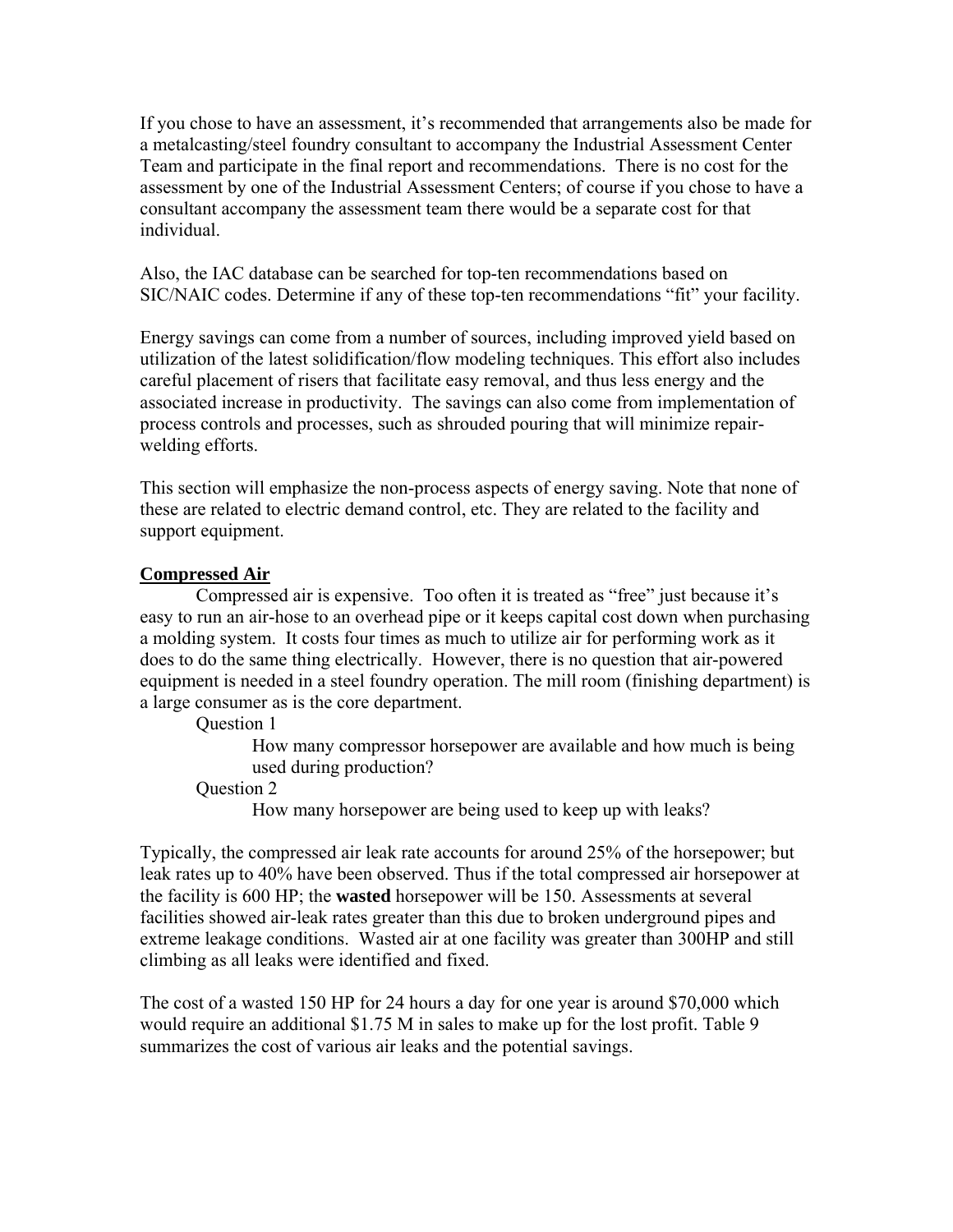| Table 9 Cost of Air Leaks |  |  |  |
|---------------------------|--|--|--|
|---------------------------|--|--|--|

| <b>Hole Diameter</b><br>(in.) | Air Leakage at<br>$100$ psi (cfm) | Cost per<br>Year at<br>\$0.08/kWh |
|-------------------------------|-----------------------------------|-----------------------------------|
| 1/32                          | 1.62                              | \$210                             |
| 1/16                          | 6.5                               | \$844                             |
| 1/8                           | 26                                | \$3,376                           |
| $\frac{1}{4}$                 | 104                               | \$13,472                          |

Poor maintenance of the post-compressor chillers leads to condensation and the solution for this – trying to make two wrongs a right – is shown in Figure 12.



Figure 12 Drum for collecting condensation

In many foundries, the compressed air delivery system just "sort of" evolved as equipment was added. Often, little thought was given to the design of the piping and use of strategically placed receivers. Compressors are added without interactive controls between the other compressors. Many of these and other topics are covered in the following references

 Energy Saving in Compressed Air, Air Power USA, 2003 DoE AirMaster (http://www1.eere.energy.gov/industry/bestpractices/software.html) www.compressedairchallenge.org)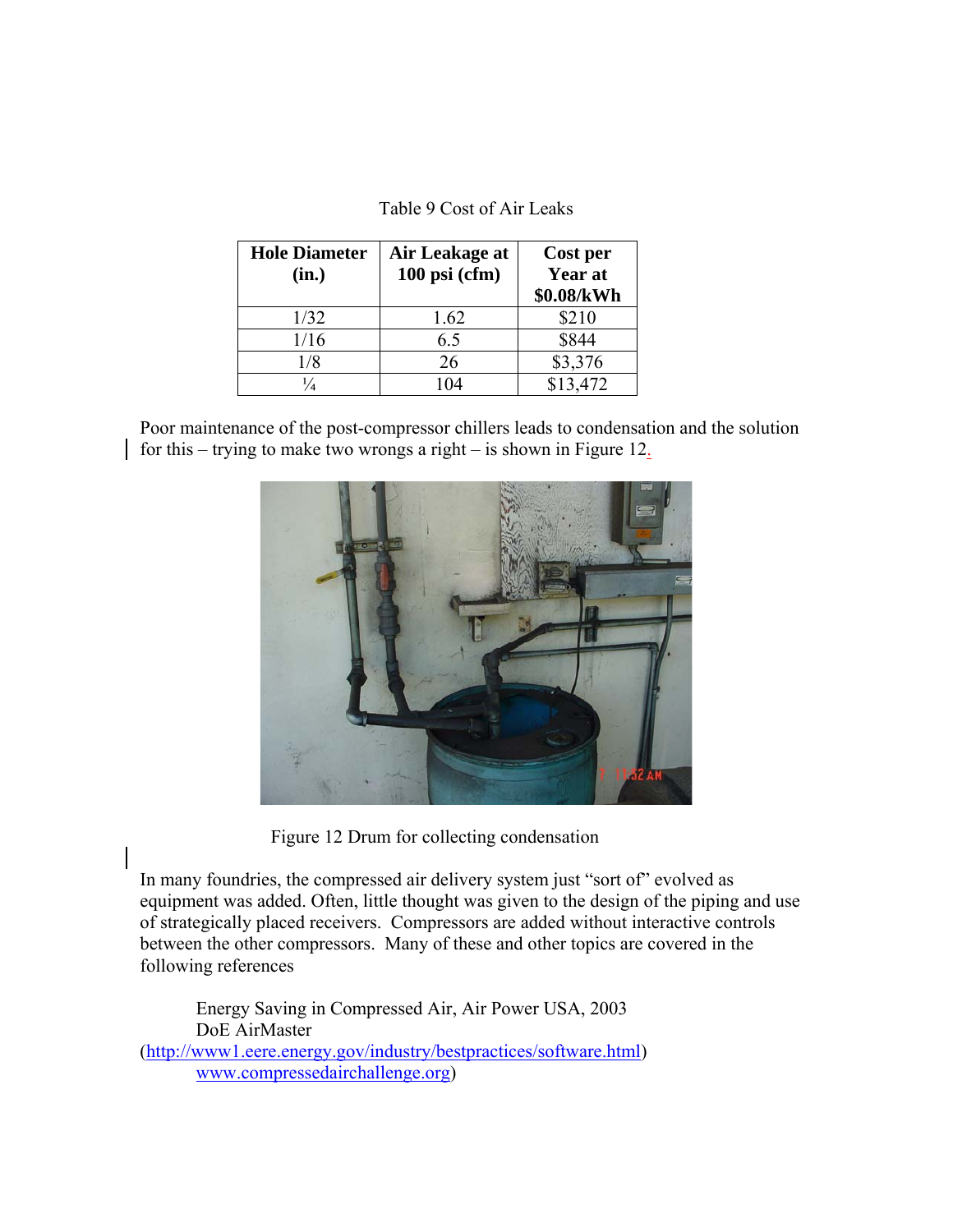### **Motors**

The starting point on motors is very simple – don't run them if they are not performing useful and necessary work which is easy to say – much harder to execute. During a number of assessments, numerous hydraulic motors have been found running long after the shifts are over. Ventilation systems and shaker conveyors running when there is not production. Exhaust fans exhausting on Saturdays and air makeup units running as well. Though computer controlled shut-down systems would be the ultimate way of controlling things – this is not mandatory. Someone must take individual and departmental responsibility!

Now with that said, the selection of motors and the decision to purchase or rewind can be reduced to a well-established decision making processes. The DoE and DoE sponsored web-sites have numerous publications and software to facilitate the decision making process. Some of these references are:

1. DoE MotorMaster+ (http://www1.eere.energy.gov/industry/bestpractices/software.html) http://www1.eere.energy.gov/best practices/pdfs/mc-2463

2. DoE – ITP Best Practices

(http://www1.eere.energy.gov/bestpractices/tip\_sheets\_motors.html

3. www.advancedenergy.org/motors\_and\_drives

4. Evaluation and Application of Energy Efficient Motors GE Bulletin GEA-M1019 Achieving More with Less: Efficiency and Economics of Motor Decisions – Prepared by Advanced Energy.

This is just a sample of some of the references that can be quickly found on the described sites. Additional ones are readily available through the use of web search engines.

For example, the website

http://www.advancedenergy.org/motors\_and\_drives/hp\_breakpoint\_tool.html

will lead one through the analysis for buy versus rebuild decisions. A \$4300-75 HP motor consumes \$142,000 in electricity in its lifetime. The dollars saved in a rewind could (will) be quickly lost if the efficiency declines or the motor was built to the lower efficiency standards of the pre-90s. The references, including the DoE MotorMaster+ will lead one to the proper decision. Figure 13 was taken from the above reference.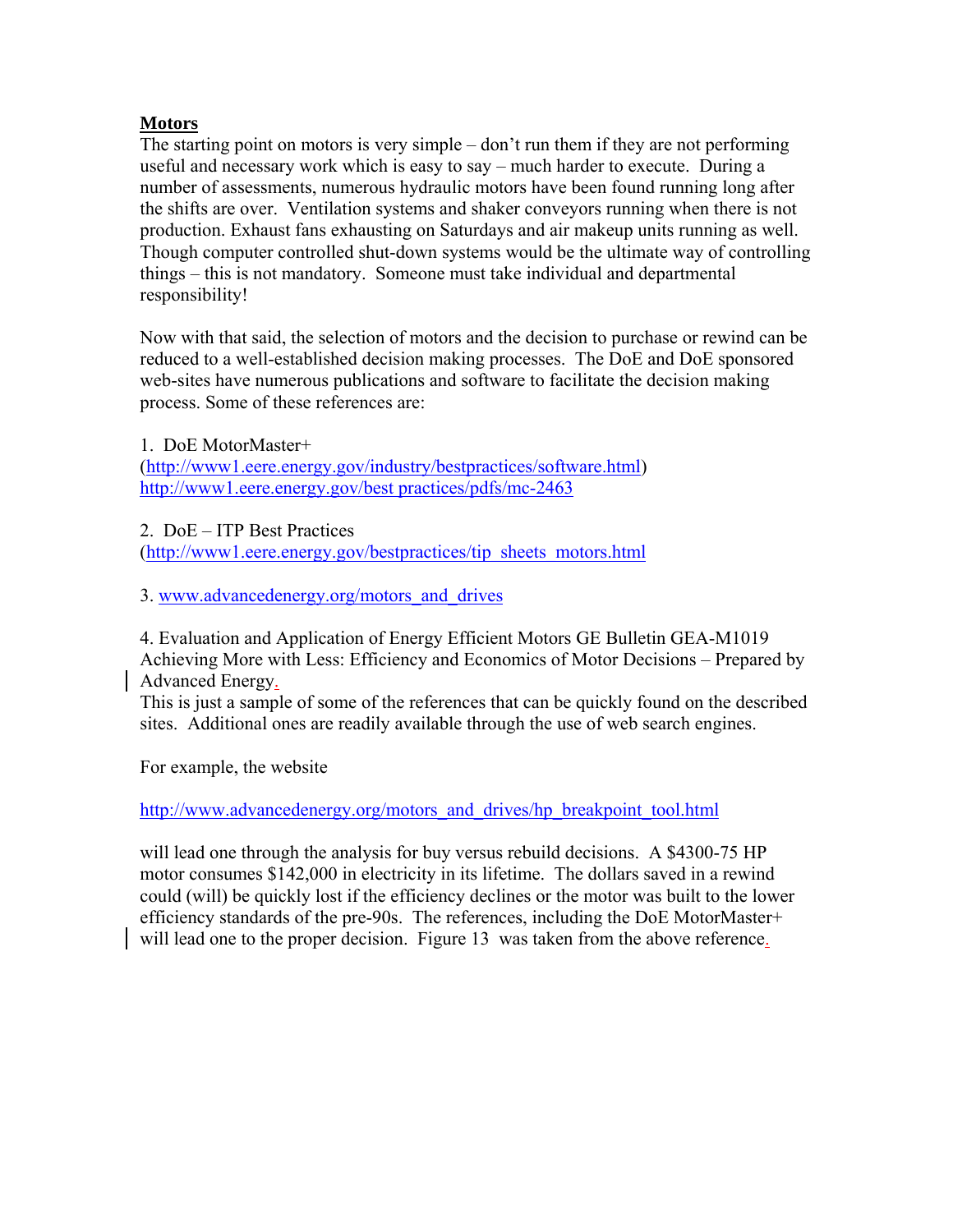

Figure 13 Breakeven Hours NEMA Premium versus Motor Rewinding

In general, if a rewind cost more than 60% of the replacement cost for a NEMA Premium motor – then replace the motor.

These two major areas of energy consumption, excluding melting, are the initial areas to address. Once these have been optimized then smaller savings can be explored in areas such as lighting, v-belt drives, infrared heating for plant personnel, replacement of airdriven devices, such as stirrers for coatings and various vortec, air-powered coolers for control cabinets.

The following site was developed by the North American Die Casting Association (NADCA) as an energy training site for die casters. If one overlooks the obvious aluminum related information, the balance of the numerous individual training modules will be very helpful to the steel foundries. The site is open to all and can be easily accessed at

## http://www.diecasting.org/training/energy/intro/energy.htm

The site is also linked to numerous references.

As one can see – there is no single solution. There is no silver bullet. Energy savings will only come from a well-organized effort lead by a champion and that champion will have the support of the president or CEO. Without that champion and without that support, the effort will soon fall by the wayside and the focus will be on finding that new \$1M customer to generate that \$40K in profit.

#### **References**

Bennett, C.O., Myers, J.E., Momentum, Heat, and Mass Transfer 2<sup>nd</sup> Ed., McGraw-Hill, 1974